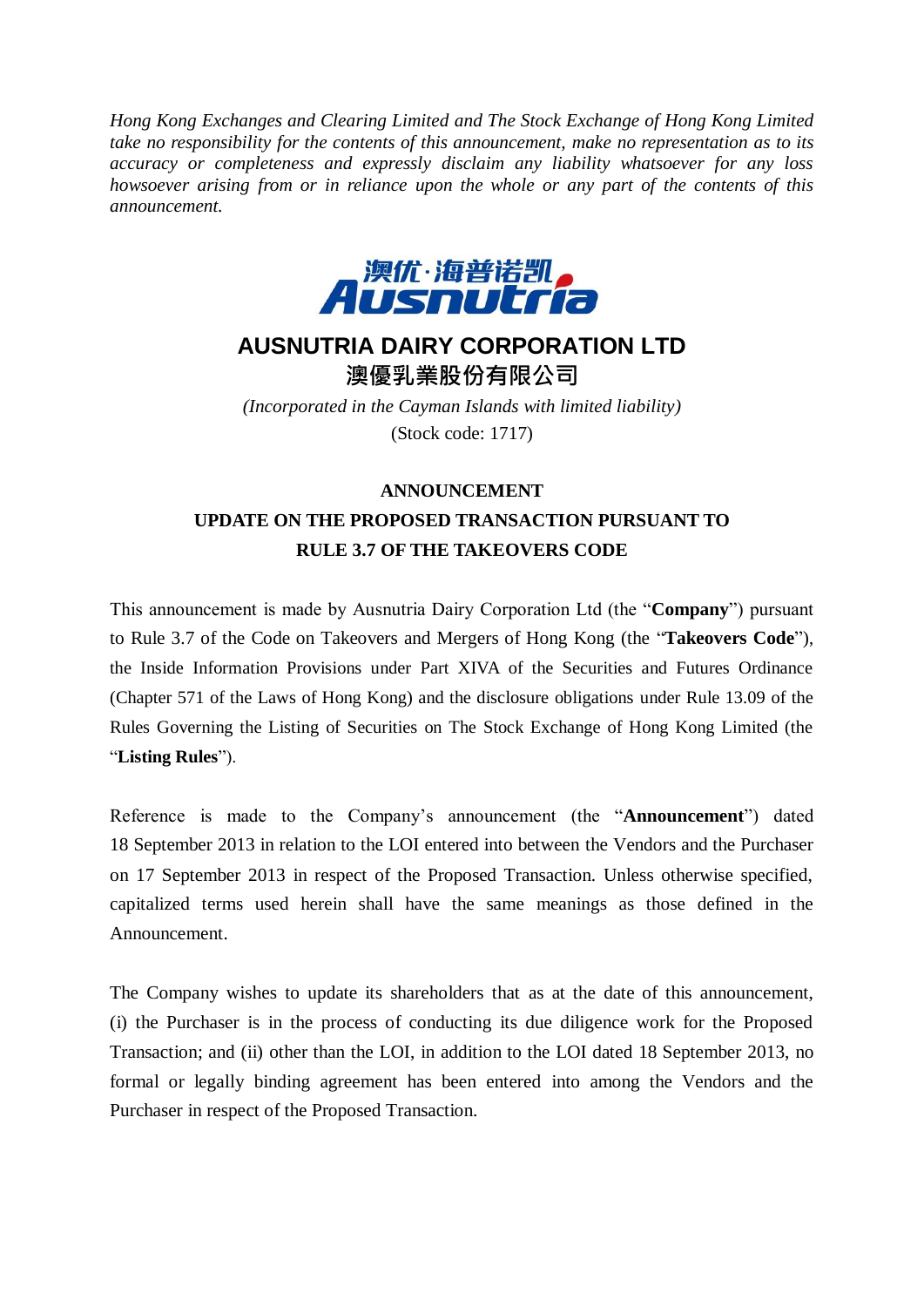Further announcement(s) setting out the progress of the Proposed Transaction will be made as and when necessary in accordance with the Listing Rules and the Takeovers Code and on a monthly basis until an announcement of a firm intention to make an offer under Rule 3.5 of the Takeovers Code or of a decision not to proceed with the Proposed Transaction is made.

## **SUSPENSION OF TRADING OF SHARES**

At the Company's request, trading in the Shares was suspended from 9:00 a.m. on 29 March 2012, and will remain suspended until further notice.

**Shareholders and potential investors of the Company shall be aware that the LOI is non-legally binding. There is no assurance that any discussion mentioned in this announcement will either materialise or eventually be consummated, and the discussion in relation to the Proposed Transaction set out in the LOI may or may not proceed with and the terms of the Proposed Transaction are subject to negotiations between the parties to the LOI. As such, the discussion may or may not lead to the making of general offer for the Shares. Shareholders and potential investors of the Company are advised to exercise caution when dealing in the Shares.**

> By order of the Board **Ausnutria Dairy Corporation Ltd Yan Weibin** *Chairman*

Changsha City, the People's Republic of China, 17 October 2013

*As at the date of this announcement, the Board comprises three executive directors, namely, Mr. Yan Weibin (Chairman), Mr. Bartle van der Meer (Chief Executive Officer) and Ms. Ng Siu Hung, one non-executive director, namely, Mr. Dai Li, and three independent non-executive directors, namely, Mr. Qiu Weifa, Mr. Jason Wan and Mr. Chan Yuk Tong.*

*The directors of the Company jointly and severally accept fully responsibility for accuracy of the information contained in this announcement and confirm, having made all reasonable*